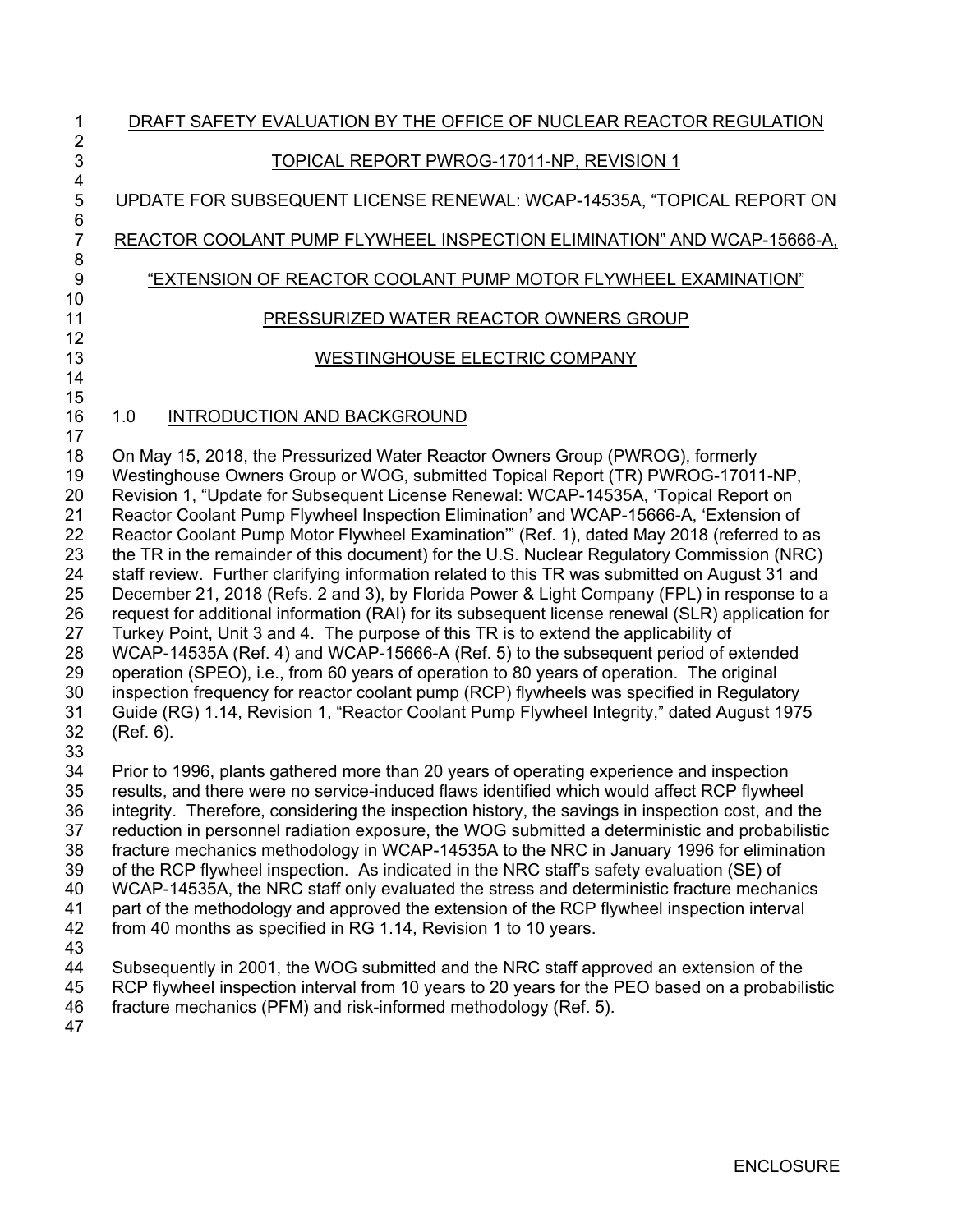#### 1 2.0 REGULATORY EVALUATION

2 3 The function of the RCP in the reactor coolant system (RCS) of a pressurized water reactor 4 (PWR) plant is to maintain an adequate cooling flow rate by circulating a large volume of 5 primary coolant water through the RCS. Following an assumed loss of power to the RCP motor, 6 the flywheel, in conjunction with the impeller and motor assembly, provides sufficient rotational 7 inertia to assure adequate primary coolant flow during a RCP coastdown, thus maintaining 8 adequate core cooling. A concern regarding the overspeed of the RCP and its potential for 9 failure led to the issuance of RG 1.14. This RG describes a method acceptable to the NRC staff 10 for implementing the requirements of General Design Criterion 4, "Environmental and Missile 11 Design Basis," of Appendix A, "General Design Criteria for Nuclear Power Plants," to Title 10 of 12 the *Code of Federal Regulations* Part 50, "Licensing of Production and Utilization Facilities." 13 14 As mentioned in the introduction, the original inspection interval was specified in RG 1.14, 15 Revision 1. However, following the NRC staff approval for WCAP-14535A and WCAP-15666-A,

16 inspection of RCP flywheels were performed using the approved inspection interval stated in the 17 SEs for WCAP-14535A and WCAP-15666-A (Refs. 4 and 5). 18

19 Once approved, the TR will provide the basis to continue a 20-year inspection interval for the 20 RCP flywheels into the SPEO. 21

- 22 3.0 TECHNICAL EVALUATION 23
- 24 3.1 The Stress and Deterministic Fracture Mechanics Methodology Evaluation 25

26 The primary regulatory position of RG 1.14, Revision 1, regarding flywheel design concerns 27 three critical speeds: (a) the critical speed for ductile failure, (b) the critical speed for non-ductile 28 failure, and (c) the critical speed for excessive deformation of the flywheel. This regulatory 29 position specifies, as a design criterion, that the normal speed of the flywheel should be less 30 than one-half of the lowest of the critical speeds, and the loss-of-coolant accident (LOCA) 31 overspeed should be less than the lowest of these three critical speeds.

32 33 Section 2.3 of this TR documents the stress and fracture mechanics analyses that were 34 performed for two bounding RCP flywheel groups to address these RG issues. They are 35 identical to those in WCAP-14535A (WCAP-14535A contains analysis results for the complete 36 RCP flywheel groups) and WCAP-15666-A. Since fatigue crack growth (FCG) is the only time-37 limited aging mechanism and the total cycle assumption of 6000 in WCAP-14535A is very 38 conservative, this cycle assumption was used in WCAP-15666-A and again in this TR, 39 considering operating experience. Consequently, the NRC staff's acceptance of the WOG's

- 40 evaluation in Reference 5 regarding the following to meet the RG 1.14, Revision 1,
- 41 requirements remains applicable to this TR:
- 42
- 43 Material Information
- 44 Analysis for Critical Speed Based on Ductile Fracture
- 45 Analysis for Critical Speed Based on Non-ductile Failure
- 46 Compliance with the Excessive Deformation Failure Criterion
- 47 Compliance with LOCA Overspeed Criterion
- 48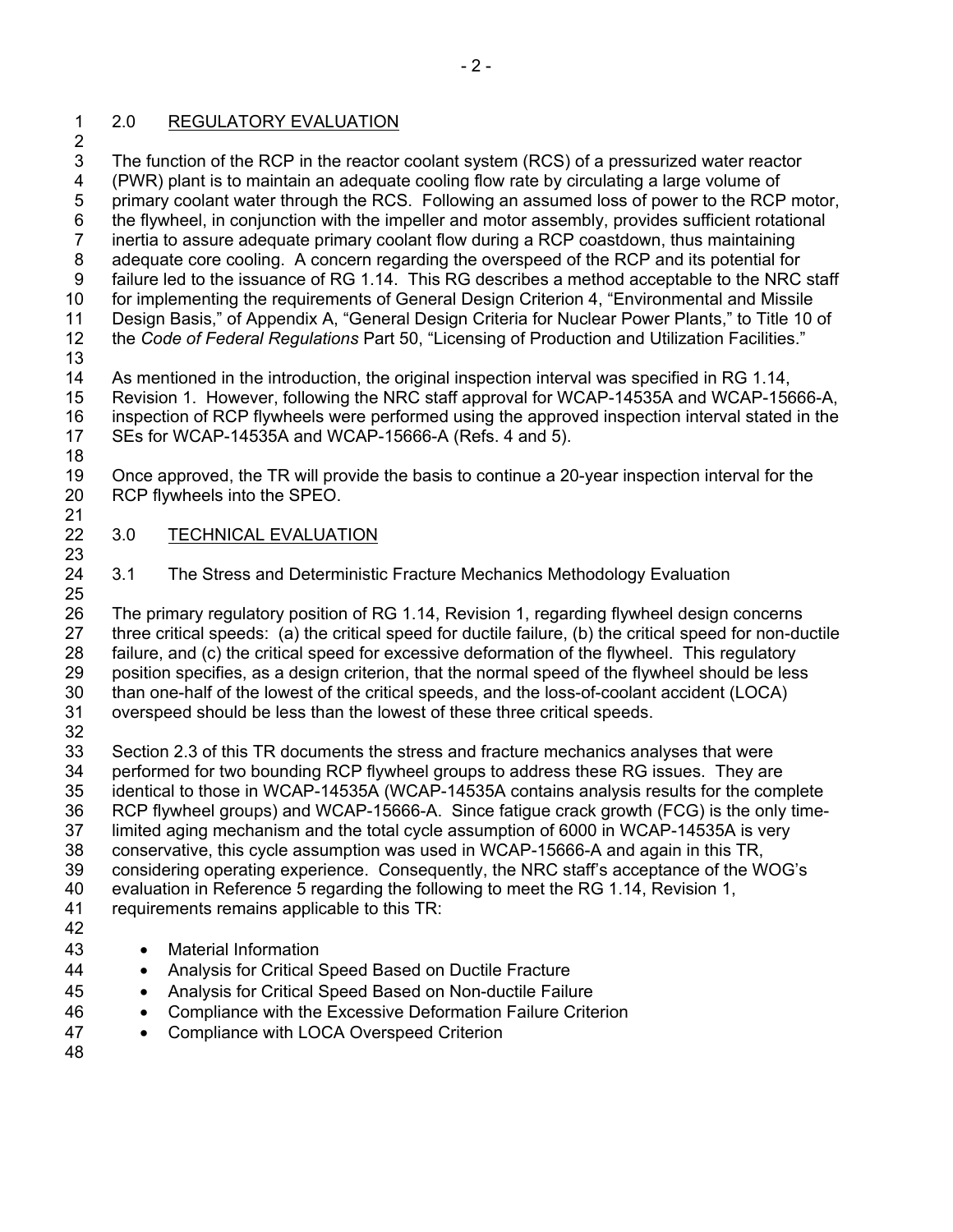#### 1 3.2 The PFM Methodology Evaluation 2

3 Important results from the deterministic fracture mechanics analysis show that the critical crack 4 length is 3.1 inches for Group 1 RCP flywheels under the lowest fracture toughness assumption, 5 and the crack growth after 80 years is 0.08 inch. The relatively small crack growth could be 6 used to qualitatively justify the continued adoption of the 20-year inspection interval in the 7 SPEO. However, Westinghouse supplements the deterministic evaluation with a qualitative and 8 quantitative risk assessment using a methodology consistent with RG 1.174, "An Approach for 9 Using Probabilistic Risk Assessment in Risk-Informed Decisions on Plant-Specific Changes to 10 the Current Licensing Basis" (Ref. 7).

11

12 Analytically, the failure of the flywheel is determined by the presence of a crack large enough 13 that, if subjected to the stresses caused by a given speed, will cause the flywheel to fail. The 14 length of a flaw that will cause failure is defined as the critical flaw size, which depends on the 15 rotating speed of the flywheel and the fracture toughness of the flywheel material. Given an 16 event with a specific flywheel speed, if a crack grows from an assumed initial flaw size to the 17 critical size during the evaluation time, then the flywheel is assumed to fail. Since all 18 parameters mentioned above have some uncertainty, this TR treats them as random variables 19 with distributions and uses a PFM methodology to estimate the conditional probability of failure 20 (PoF) of the flywheel for the event. These conditional PoFs for RCP flywheels are essential 21 inputs to the risk assessment. 22

23 The PFM methodology provided in this TR employed the core Monte-Carlo simulation modules 24 with importance sampling that have been adopted and validated in the Structural Reliability and 25 Risk Assessment (SRRA) model, supporting WCAP-14572, Revision 1-NP-A, "Westinghouse 26 Owners Group Application of Risk-Informed Methods to Piping Inservice Inspection Topical 27 Report" (Ref. 8). Due to the simplicity of the RCP flywheel geometry and loading, only six 28 flywheel-specific equations needed to be incorporated into the standard subroutines of the 29 computer code to support PFM analyses in this TR. The limited number of equations needing 30 modification also made identification and correction of any errors in coding easier. Therefore, 31 evaluation of the PFM methodology for RCP flywheels is reduced to evaluation of the input 32 constants and random variables (with mean and standard deviation  $(\sigma)$  for a normal distribution 33 or a median and factor for a log-normal distribution).

34 36

35 3.2.1 The Driving Force for an Assumed Crack

37 Regarding the driving force for an assumed crack, the loading in the PFM methodology is 38 reflected in two normally distributed random variables: (1) speed change per transient and 39 (2) speed for design limiting events. The first random variable corresponds to the normal speed 40 with a mean of 1200 rpm and a σ of 120 rpm for FCG calculations. The NRC staff found this 41 acceptable because using the steady state condition parameter (in this case, the normal speed) 42 as a mean value in the FCG calculation is a standard approach by the industry and the NRC. 43 Further, the assumption that  $\sigma$  is 10 percent of the mean is commonly used when actual data 44 are not available for a statistical analysis. The second random variable corresponds to the 45 design limiting speed with a mean of 1500 rpm and a σ of 150 rpm for the first three events 46 identified in Table 3-7 of the TR and a mean of 3321 rpm for the fourth event identified in the 47 table. The NRC staff approved 1500 rpm as the design speed and 3321 rpm as the peak speed 48 for the double ended guillotine break (DEGB) LOCA event in WCAP-15666-A (Ref. 5). This 49 acceptance remains valid during the SPEO because these speeds are not time dependent. 50 Likewise, using 10 percent of the mean value as the σ value for the limiting event speed is 51 acceptable as stated above. The corresponding speeds for Calvert Cliffs are 1125 rpm and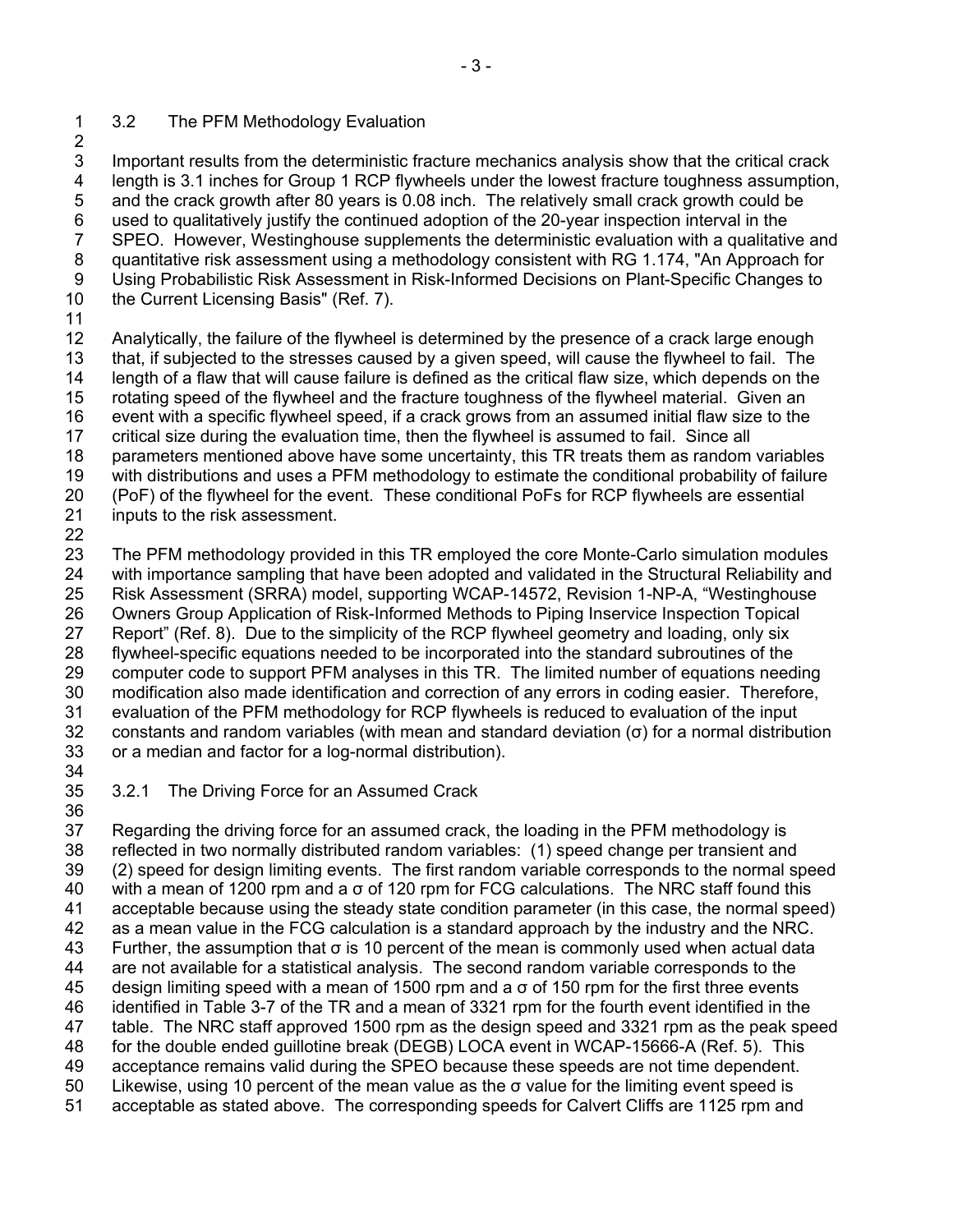1 1368 rpm. Since the TR is not responsible for the accuracy of its reported plant-specific data, 2 these speeds should be confirmed in the future Calvert Cliffs SLR application. This is further 3 discussed in Section 4.0.

4

5 The randomly selected speed, when combined with a randomly selected initial flaw length, 6 adjusted for crack growth based on a randomly selected crack growth rate (CGR), would 7 determine the change of stress intensity factor (ΔK) per transient for the fatigue crack growth 8 evaluation and the applied K for the critical flaw evaluation. This TR used a log-normally 9 distributed initial flaw length with a median of 0.1 inch and an uncertainty factor of 2.153. These 10 are acceptable to the NRC staff because they are more conservative than the values used in 11 the SRRA program, supporting WCAP-14572, Revision 1-NP-A. 12

13 For FCG calculations, the following CGR equation is used, 14

15  $da/dN = C_0(\Delta K)^n$ ,

16 17 where  $C_0$  is treated as a log-normally distributed random variable with a median of 9.95 $\times$ 10<sup>-11</sup> 18 and an uncertainty factor of 1.414. The exponent "n" is treated as a constant with a value of 19 3.07, consistent with the ASME Code FCG equation for ferritic steels in an air environment. The 20 ASME Code FCG equation represents best-estimate values. However, the TR used one half of 21 the  $C_0$  in the ASME Code FCG equation as the median for this random variable and, thus, 22 underestimated the CGR by 50 percent (correct CGR =  $2 \times TR CGR$ ). The NRC staff evaluated 23 and found that this non-conservatism is completely compensated for by considering the shrink-24 fit stresses, which were neglected in the TR CGR calculations. The response to an RAI 25 documented in WCAP-14535A (Ref. 4) indicated that, if the shrink-fit stresses were considered, 26 the ΔK and the CGR would be significantly reduced due to decreased stresses at high speed 27 caused by reduced shrink-fit and increased stresses at zero speed caused by full shrink-fit. 28 Therefore, using the TR CGR would overestimate the CGR by 150 percent (correct CGR =  $0.4 \times$ 29 TR CGR). The NRC staff found that the TR CGR is acceptable because the net effect of 30 underestimating  $C_0$  and overestimating  $\Delta K$  will result in an overestimation of the CGR by 25 31 percent (correct CGR = 2 x 0.4 TR CGR). Consequently, the NRC staff determined that the 32 FCG methodology that was used to generate the conditional PoF values presented in Table 3-3 33 and Tables 3-6 to 3-9 of the TR is acceptable. 34

35 Another random variable related to FCG is the number of transients per operating cycle. The 36 TR used a mean of 100 transients and a σ of 10 transients for this random variable. This is very 37 conservative and acceptable because a plant is unlikely to experience 100 transients in an 38 operating cycle which would require frequent RCP starts and stops. 39

- 40 3.2.2 Fracture Resistance for an Assumed Crack
- 41

42 Regarding the fracture resistance of the flywheel to a crack after 80 years of growth, the PFM 43 methodology determines the  $K_{IC}$  value using two normally distributed random variables: 44 (1) operating temperature of the flywheels and (2) nil-ductility transition reference temperature  $45$  (RT<sub>NDT</sub>) value of the flywheel material. The K<sub>IC</sub> value can then be determined by these two 46 variables using the ASME Code Appendix A  $K_{IC}$  equation. The TR used a mean of 95 °F for 47 Westinghouse plants (70 °F for Calvert Cliffs) and a  $\sigma$  of 12.5 °F for the flywheel operating 48 temperature. The TR states that the containment building temperature is typically 100 °F to 49 120 °F. Therefore, using the above mean and  $\sigma$  for the flywheel ambient temperature would be 50 conservative and acceptable because (1) 95 percent of the time, the randomly selected ambient 51 temperature would be between 70°F (mean - 2σ) and 120°F (mean + 2σ) for Westinghouse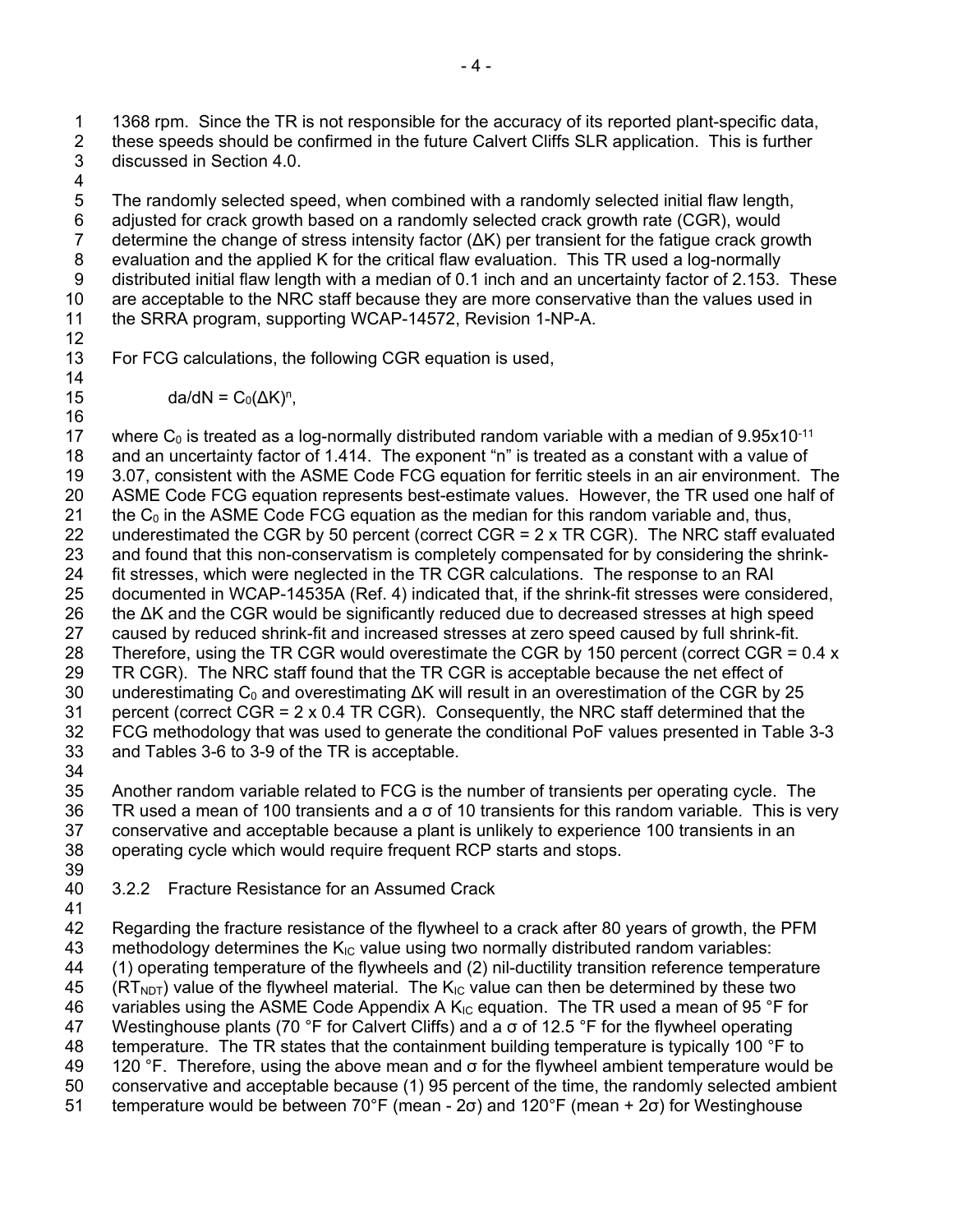2 percent ambient temperature range is between 45 °F and 95°F for Calvert Cliffs, giving an even 3 lower K<sub>IC</sub> values. The TR used a mean of 30 °F and a  $\sigma$  of 17 °F for the RT<sub>NDT</sub> value. Using 4 these values are conservative, considering that the first flywheel specification dated 1969 5 requires the  $RT_{NOT}$  values from both longitudinal and transverse Charpy specimens be less than 6 10 °F. To supplement this determination, the NRC staff examined the initial RT<sub>NDT</sub> values for SA-533 Grade B material for reactor pressure vessels (RPVs) fabricated before 1975 7 SA-533 Grade B material for reactor pressure vessels (RPVs) fabricated before 1975 8 (approximately the same vintage) and found the highest initial  $RT_{NOT}$  value for this RPV material 9 is 60 °F, supporting the TR's selection of mean and  $\sigma$  for the RT<sub>NDT</sub> value. 10 11 The TR provides no description for the crack initiation toughness factor (F-KIC), which is 12 another random variable with a mean value of 1.0 and a  $\sigma$  of 0.1. In the PFM analysis, the 13 fracture toughness  $K_{\text{IC}}$  can be determined by the randomly selected  $RT_{\text{NDT}}$  value and the 14 operating temperature of the flywheel. Therefore, F-KIC must be related to the use of the 15 ASME Code  $K_{IC}$  curve. Since the ASME Code  $K_{IC}$  curve is a 95 percent lower bound curve, 16 applying F-KIC to it, or a mean curve based on the ASME Code  $K_{IC}$  curve, is acceptable. 17 Reference 3 confirmed that the TR used the mean  $K_{IC}$  curve. 18 19 3.2.3 Constant Variables Related to Inspections 20 21 Except for the flywheel inner radius, outer radius, and the FCG exponent, all other constant 22 variables are related to inspections. The TR used 0.1 for the probability of a flaw existing after 23 the preservice inspection. This is conservative because the preservice inspection was 24 performed to detect and to repair all relevant indications and it is unlikely to miss a flaw 25 emanating from the keyway which is 0.1 inch radially and 6.5 inches through-thickness. 26

27 The TR used 3 for the operating cycles for the first ISI and 4 for the operating cycles between 28 ISIs. Since Table 3-3 of the TR used "ISI at 4-year intervals" to characterize the PFM results, it 29 is clear that the operating cycle is conservatively set to one year in the PFM analyses. Using 30 these ISI parameters for the first 10 years of operation is consistent with RG 1.14, Revision 1. 31 The risk increase based on the PFM results between the base case having ISIs at the entire 32 80 years (20 ISIs) and the proposed case having ISIs for only the first 10 years (about 3 ISIs) is 33 evaluated in the risk assessment in Section 3.3 of the TR. This assumption is very conservative 34 because it maximized the difference in the number of ISIs between the two cases. Based on 35 this, the NRC staff determined that there is additional margin in the conditional PoF difference 36 between these two cases.

37

38 In summary, the NRC staff determined that the PFM methodology that was used to generate the 39 conditional PoF values presented in Table 3-3 and Tables 3-6 to 3-9 of the TR is acceptable.

- 40
- 41 3.3 Risk Assessment
- 42

43 The quantitative risk assessment discussed in the TR provides the justification for applying the 44 WCAP-15666-A 20-year flywheel inspection interval for 80 years of operation. Specifically, the 45 risk analyses confirms that applying the inspection extension to flywheels in operation up to 46 80 years has a negligible impact on risk (core damage frequency (CDF) and large early release 47 frequency (LERF)), i.e., it is within the risk acceptance criteria of RG 1.174. Section 3 of the TR 48 provides a discussion on the requirements of RG 1.174, and extends the previous flywheel

- 49 failure probability assessment in WCAP-15666-A to 80 years of operation.
- 50

1 plants, giving lower  $K_{\text{IC}}$  values for the biased lower temperatures; and (2) the corresponding 95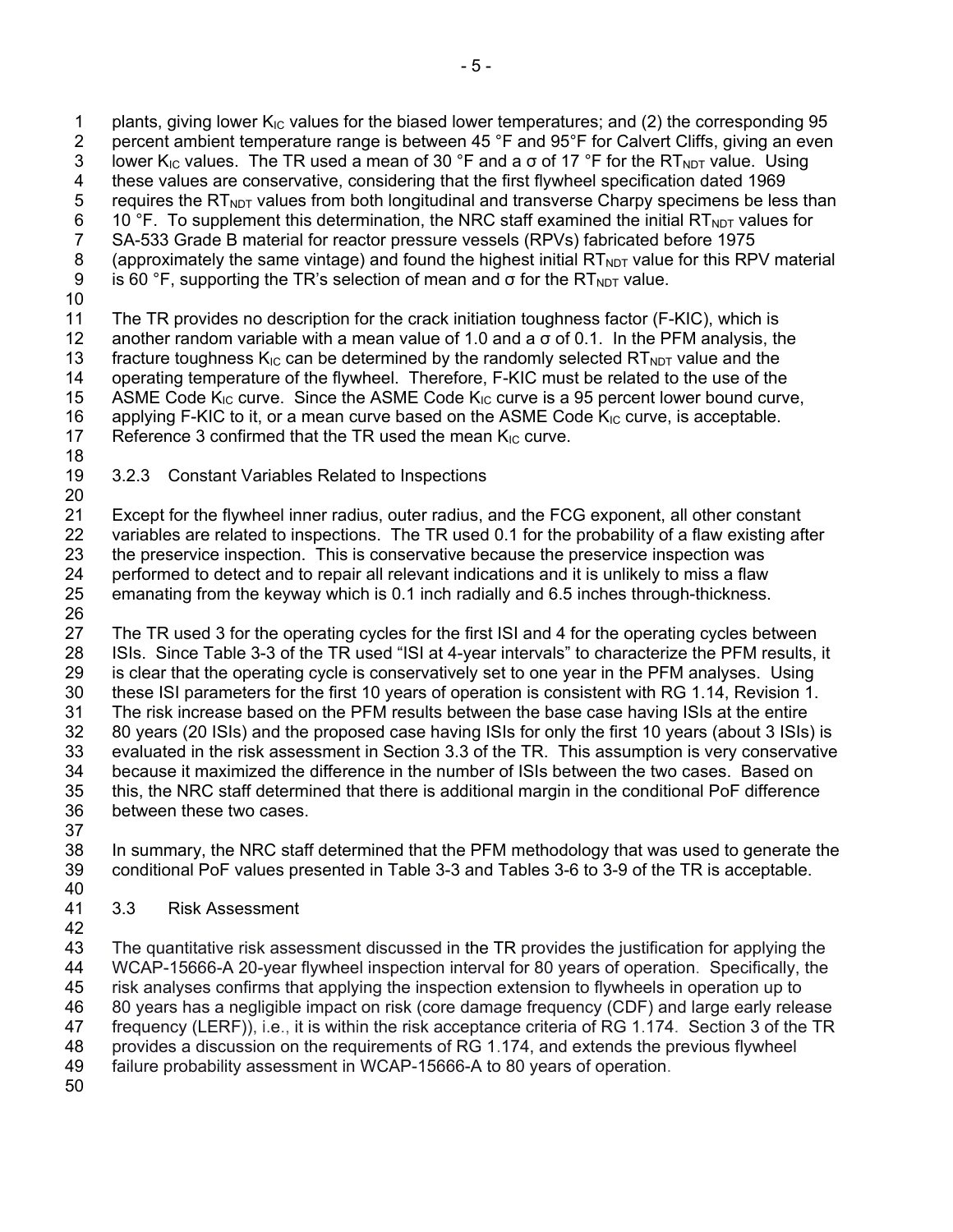1 The risk evaluation includes the likelihood that a crack will grow large enough to cause failure at 2 the following conditions or events: (1) normal plant operation resulting in a plant trip, (2) a 3 transient or LOCA event with no loss of electrical power to the RCP, (3) a transient or LOCA 4 event with loss of electric power to the RCP motor, and (4) after the DEGB LOCA with the 5 simultaneous loss of power to the RCP motor.

6

7 Section 3.4.3 of the TR provides descriptions and frequencies of the initiating events for the 8 different conditions listed in Table 3-5. The NRC staff noted apparent inconsistencies between 9 TR Tables 3-5, 3-7, and 3-8 and WCAP-15666-A, Tables 3-12 and 3-13 regarding conditions for 10 LOCA events versus non-LOCA events. In the RAI response to a SLR application for Turkey 11 Point Units 3 and 4 (Ref. 2), FPL clarified that the two documents represent the same conditions 12 and employ the same analysis assumptions. Furthermore, it clarified that all entries are 13 bounded by the design limiting transient. The NRC staff finds this clarification acceptable and 14 no changes are needed to further clarify information in the TR. 15

- 16 The risk assessment requires an estimate of the conditional PoF of the flywheel at a given event 17 (speed), an estimate of the event frequency, and the change in CDF and LERF given a flywheel 18 failure.
- 19
- 20 3.3.1 Flywheel Conditional Failure Probability 21

22 The method for calculating flywheel failure probabilities is based on the method described in 23 section 3.3.1 of the TR and evaluated in Section 3.2 of this SE. In the evaluation, the NRC staff 24 also relied on the more detailed information in WCAP-15666-A. 25

26 3.3.2 Core Damage Evaluation

27 28 The failure of the RCP motor flywheel during normal plant operation would directly result in a 29 reactor trip. However, the potential indirect or spatial effects associated with a postulated 30 flywheel failure present a greater challenge in terms of failure effects or consequences. The 31 flywheel has the potential to catastrophically fail, resulting in flywheel fragments, which are 32 essentially high energy missiles, which could impact other structures, systems, and components 33 (SSCs) important to plant safety. Failure of these other SSCs could potentially impact the 34 overall plant safety in terms of core damage (e.g., as a result of the loss of safety injection) or 35 large early release (as a result of potential impacts on containment structures or systems). 36

37 In order to address plant specific design differences on a generic basis, the risk assessment in 38 the TR conservatively assumed that failure of the RCP motor flywheel results in core damage 39 and a large early release, i.e., the flywheel failure frequency is equal to CDF and LERF. 40 Section 3.3 of the TR discusses the process for estimating the likelihood of the primary failure 41 mode of the RCP motor flywheel. Section 3.4 of the TR then combines this failure probability 42 estimation with the likelihood of various plant events and consequences to estimate the change 43 in risk for continuing the 20-year examination interval for RCP flywheels in the SPEO. 44 45 To investigate the consequences of RCP overspeed, the TR analyzed a spectrum of LOCA

46 events resulting in a range of flywheel transients. Results of this analysis indicated that the 47 limiting event was the DEGB with an instantaneous loss of power, this led to a peak flywheel 48 speed of 3321 rpm. It was also noted that the 3 ft<sup>2</sup> break area case showed a decrease in 49 speed such that the normal operating speed is not exceeded. Based on the WCAP-15666-A

50 assessments, the following scenarios are associated with the primary mode of potential failure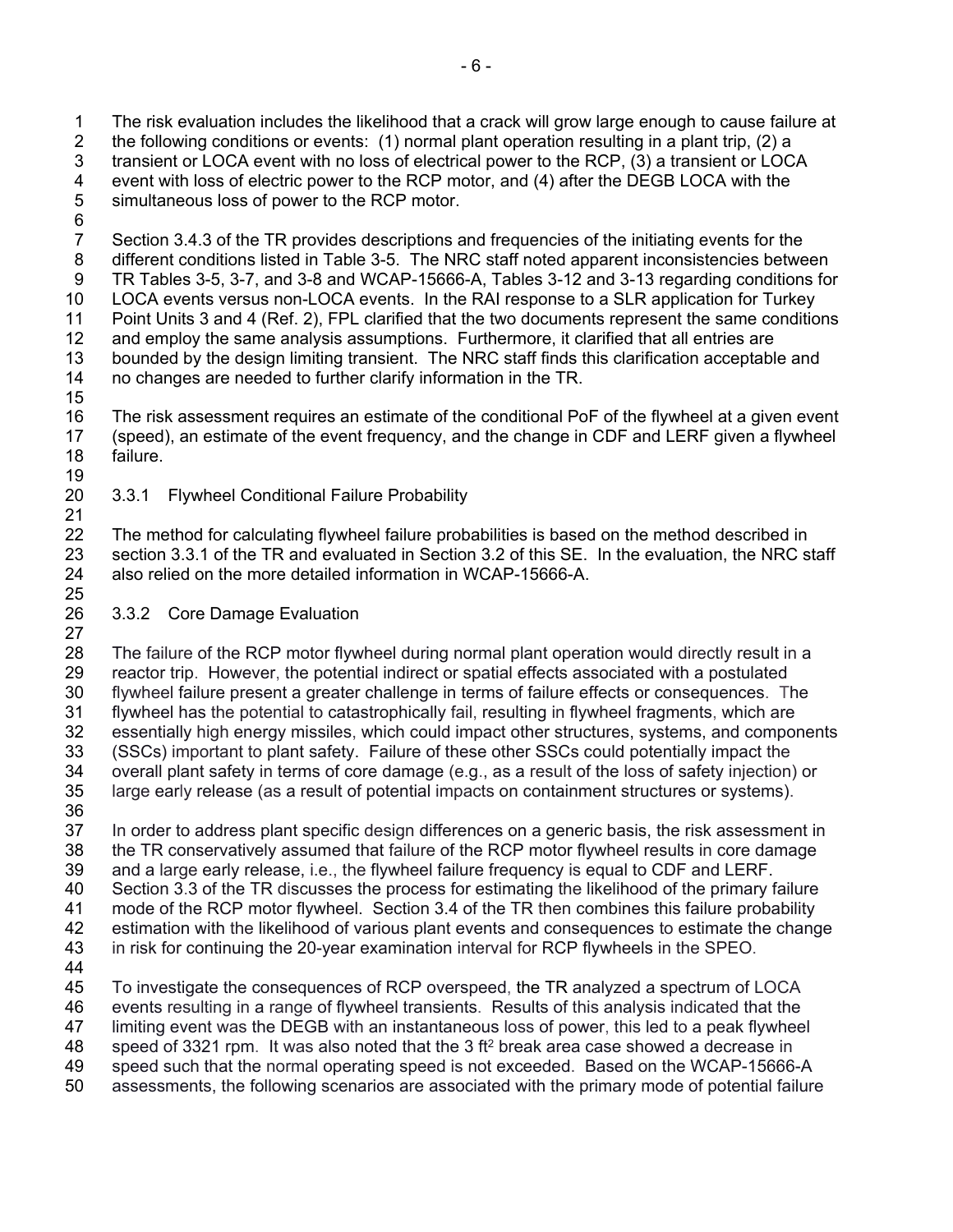1 in the Westinghouse RCP motor flywheel that are related to operating speed and potential<br>2 overspeed during various conditions: overspeed during various conditions: 3

- 4 Failure during normal plant operation resulting in a plant trip (1200 rpm peak speed)
- 6 Failure of the RCP motor flywheel associated with a plant transient or LOCA event with 7 no loss of electrical power to the RCP (1200 rpm peak speed)
- 9 Failure of the RCP motor flywheel associated with a plant transient or LOCA event up to  $3$  ft<sup>2</sup> with an instantaneous loss of electrical power to the RCP (1200 rpm peak speed)
- 11

5

8

12 • Failure of the RCP motor flywheel associated with a DEGB coincident with an 13 instantaneous loss of electrical power, such as loss offsite power (3321 rpm peak 14 speed). This case bounds and is conservatively applied to all flywheel transients for 15 LOCA break areas.

16 The TR states that the normal operating speed of the flywheel is 1189 rpm with a synchronous 17 speed of 1200 rpm. If there is a pipe rupture in the RCP's outlet piping, the high reactor coolant 18 pressure will force reactor coolant out through the RCP into the low pressure containment 19 structure and hydraulic torque would be applied to the shaft in the direction of increasing shaft 20 speed. If electrical power is maintained to the RCP motor, the motor will function as a dynamic 21 break and limit the increase in speed of the shaft to less than 1500 rpm. If, however, electric power is lost to the RCP, the flywheel will accelerate. The maximum estimated flywheel speed 23 is 3321 rpm for a DEGB, the largest possible break in the RCP outlet piping with simultaneous 24 loss of electric power to the RCP motor.

25

26 The TR evaluated the likelihood of a flywheel developing a critical crack for the overspeed of 27 3321 rpm and the overspeed of 1500 rpm. The speed of 3321 rpm is used for the DEGB with 28 loss of electric power to the RCP motor (Event 4). The speed of 1500 rpm is used for all other 29 scenarios (Events 1 to 3). The probability of cracks reaching the critical sizes given different 30 inservice inspection (ISI) programs was estimated using the PFM methodology discussed in 31 Section 3.2. In order to develop estimates applicable to the current fleet of reactors, the TR 32 conservatively estimated the impact of the requested 20-year inspection interval by assuming 33 that, aside from the initial inspections during the first 10 years of plant life, there will be no more 34 inspections over the operating life of the units. The base case for comparison assumed ISIs for 35 the entire 80 years. As discussed in Section 3.2.3, this conservative evaluation is acceptable. 36 Given these four events, the conditional PoFs of the flywheel from the PFM results are 37 presented in Table 3-3 of the TR.

38

39 The staff noted that the PoF values in Table 3-3 for the Groups 1 and 2 flywheels are nearly 40 identical to those from WCAP-15666-A for 60 years of operation, but slightly lower. This is 41 reasonable because the PFM analyses in both TRs used 100 fatigue cycles per year. When ISI 42 was performed every 4 years for 60 and 80 years, the total number of ISIs is 15 and 20, 43 respectively. The slightly lower PoF for 80 years reflects the benefit from 5 additional ISIs. 44 However, the NRC staff also found that the TR needs to explain why the PoFs for the case with 45 ISI performed every 4 years for only the first 10 years in 80 years of operation are lower than 46 the corresponding PoFs in WCAP-15666-A for 60 years. Reference 3 indicated that through a 47 verification and validation process, Westinghouse found that changes were made to the core 48 PFM executable program that produced PoF results in the TR. These changes were not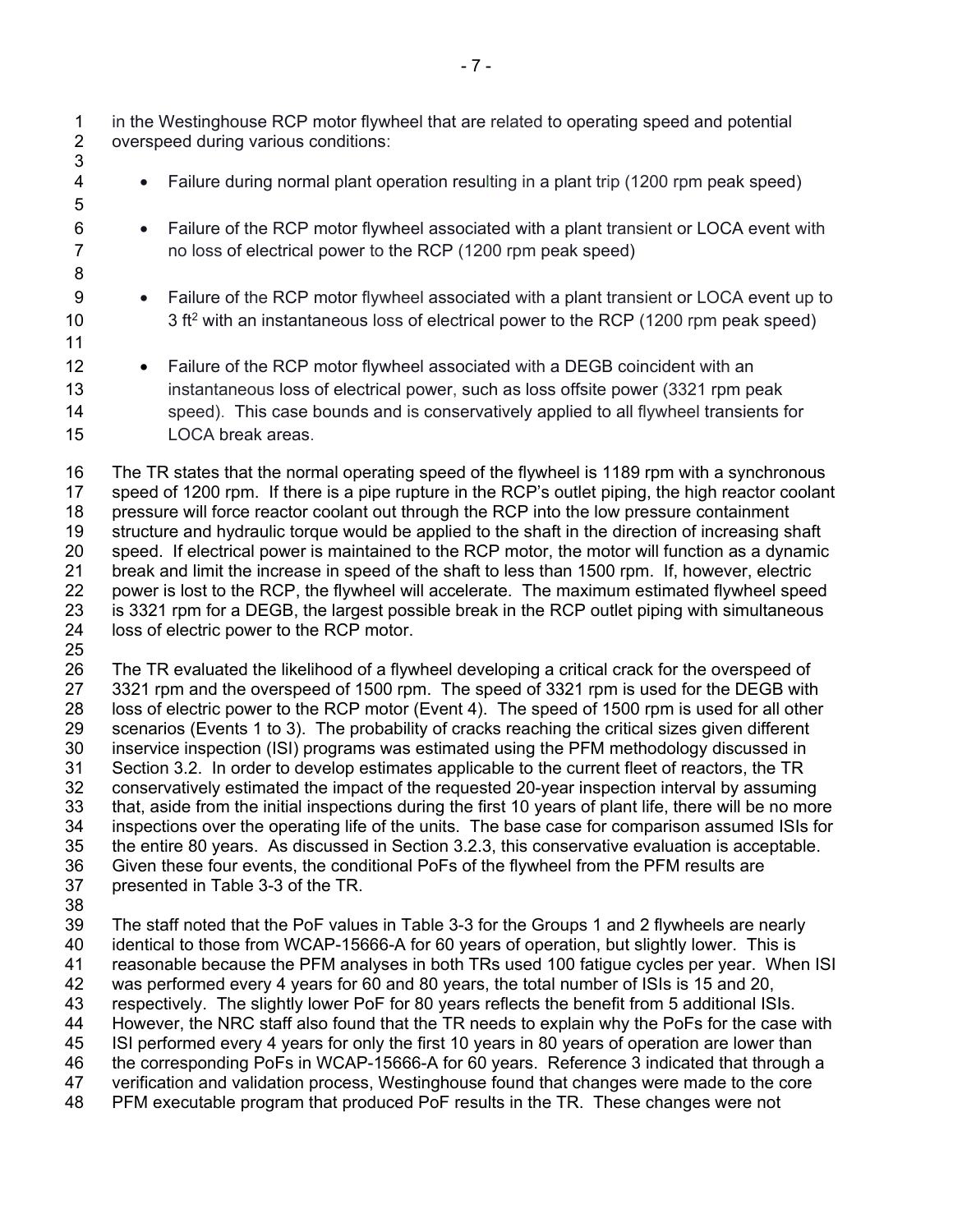1 managed through configuration control and resulted in calculations that should be discarded.

2 The Westinghouse effort also discovered a mistake in the mean  $K_{IC}$  equation in the PFM

3 calculation. Therefore, Westinghouse provided revised PoF values to replace the values in

4 Table 3-3 of the TR. The NRC staff reviewed Reference 3 and considers the explanation of the 5 loss of configuration control and the discovery of a mistake in the core PFM program credible

6 and the corrective actions appropriate. Therefore, the revised PoF values can be used in the

7 subsequent risk evaluation. For clarity, the NRC staff reproduced the revised PoF values in the

8 following table.

9 10

| <b>Flywheel Group</b> | Maximum Speed | Cumulative Probability of Flywheel Failure over<br>80 <sup>1</sup> years reported in the TR |                                                                                               |
|-----------------------|---------------|---------------------------------------------------------------------------------------------|-----------------------------------------------------------------------------------------------|
|                       |               | <b>Continuously With ISI</b><br>at 4-Year Intervals                                         | With ISI at 4-Year<br>Intervals Prior to 10<br><b>Years and Without ISI</b><br>after 10 years |
| Group 1               | 1500 RPM      | 1.99E-08                                                                                    | 2.02E-08                                                                                      |
| Group 1               | 3321 RPM      | 5.88E-02                                                                                    | 5.88E-02                                                                                      |
| Group 2               | 1500 RPM      | 1.26E-08                                                                                    | 1.37E-08                                                                                      |
| Group 2               | 3321 RPM      | 1.66E-02                                                                                    | 1.66E-02                                                                                      |

11 12

13 \* All PoF values are from Reference 3 which supersede the values in Table 3-3 of the TR.

14

15 The peak speed of the flywheel during normal operation (Event 1) is about 1200 rpm. Because 16 the PFM results shown in Figures 3-6 to 3-8 of Reference 5 indicated that the failure probability 17 of the RCP flywheels is not changing much with time, the PoF under normal operation during 18 any given year can be reasonably approximated by the cumulative probability at the end of 19 80 divided by 80 years.

 $\frac{20}{21}$ The failure of a flywheel is an irreversible change of state, i.e., the flywheel cannot be repaired 22 and returned to service and there is no likelihood that more than one flywheel failure may occur 23 during the operating lifetime. Without the possibility of multiple failures during the operating 24 lifetime, the assumption – that the probability that a critical flaw exists prior to each transient is 25 equal to the probability that a critical flaw will develop by the end of the 80 year operating life – 26 is conservative and acceptable.

27

28 Rather than attempt to develop a full spectrum of break sizes, overspeeds, and associated 29 critical sizes, Table 3-5 in the TR stated that LOCAs up to a three square foot break in the 30 primary loop with a loss of electric power to the RCPs would not cause the flywheel to exceed 31 1500 RPM. Therefore, the frequency of LOCAs up to this size are grouped together with the 32 transient frequency.

33

<sup>-</sup>1 The reported cumulative probability is the probability that the flywheel will fail at the indicated RPM. The flywheel will only reach 3321 RPM if there is a LBLOCA/LOOP event.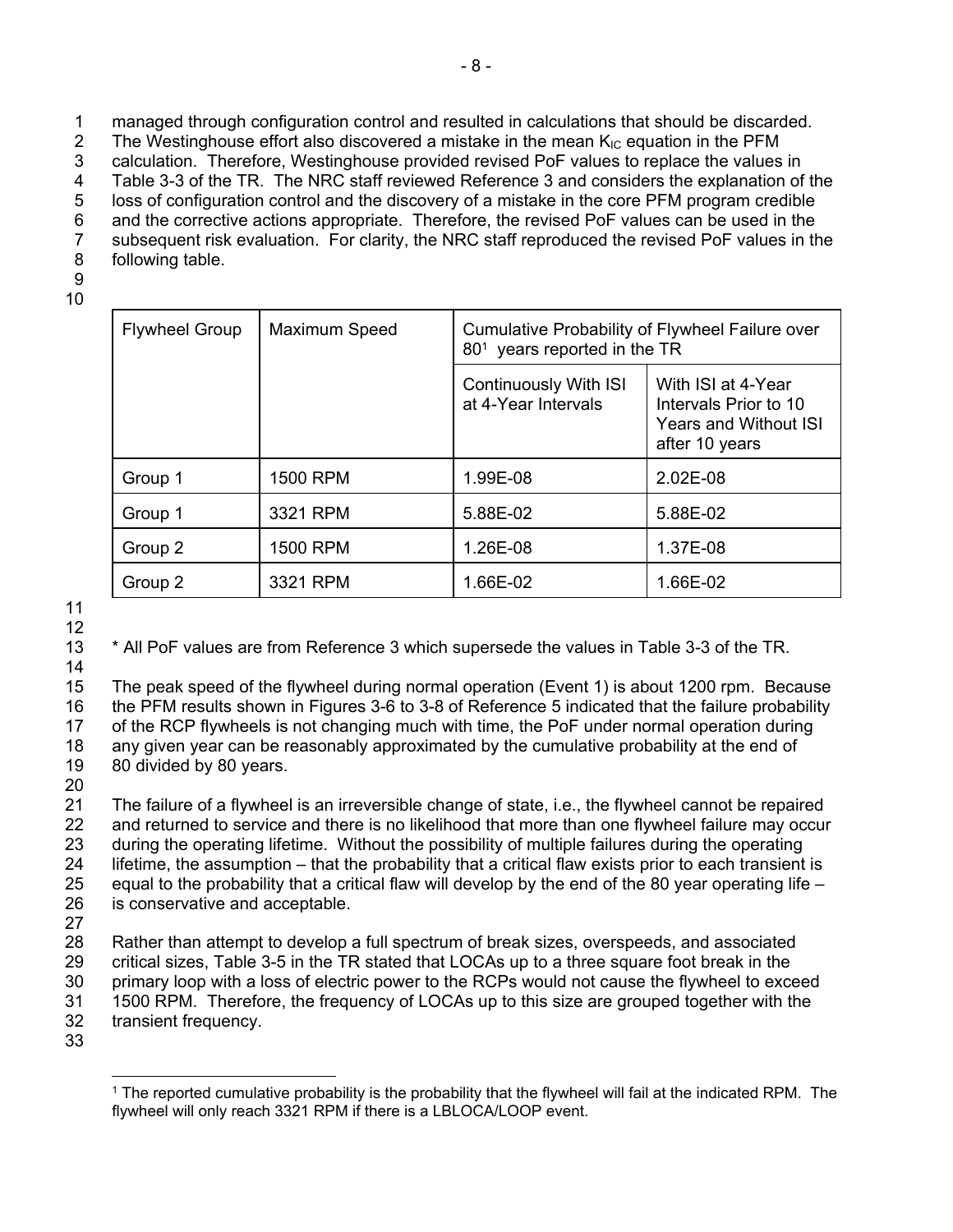1 The TR estimated the frequency of large break LOCA (LBLOCA) events with break areas in 2 excess of three square foot break using NUREG-1829 and, therefore, the NRC staff finds that 3 the LOCA frequency is appropriate for use in support of this submittal.

4

5 A DEGB must be accompanied by a simultaneous loss of power to the RCP motor in order for 6 the flywheel speed to exceed 1200 rpm. Loss of power to the RCP motor is most likely caused 7 by a loss of station power caused by transfer from the offsite electrical grid to the onsite 8 emergency electrical grid, and failure of the emergency grid to properly load and operate. The

9 probability of the loss of station power is dependent on the LOCA because the changing

10 electrical configuration and loads induced by the LOCA may cause the loss of power.

11 Evaluation of the potential for loss of station power indicates that a reasonable estimate for the

12 probability of loss of station power following a LOCA is about 1.4E-2 (Ref. 9). The TR uses this 13 conditional probability.

14

15 The above discussion regarding Westinghouse RCP motor flywheels applies to Calvert Cliffs 16 flywheels also, but with the reduced overspeeds specific to Calvert Cliffs (i.e., 1125 RPM and

17 1368 RPM).

18

19 The NRC staff noted, however, that Tables 3-7 to 3-9 of the TR show that the event frequency 20 for the fourth condition is 1.4E-8/year. In WCAP-15666-A, Table 3-12, the corresponding event 21 frequency is 2.8E-8/year based on a maximum LOCA frequency (LOCAs with greater than 22 5000 gpm blowdown) of 2E-6/year and the probability of loss of station power following a LOCA 23 of 1.4E-2/year. In the RAI response to the SLR application for Turkey Point, Units 3 and 4 24 (Ref. 2), FPL indicated that the frequencies of LBLOCA events with break areas in excess of 25 3 ft<sup>2</sup> (fourth condition) reported in WCAP-15666-A were based on Westinghouse fracture 26 mechanics calculations performed prior to NRC issuance in 2008 of NUREG-1829 (Ref. 10). 27 The frequencies of LBLOCA events with break areas in excess of 3 ft<sup>2</sup> estimated in the TR were 28 updated based on NUREG-1829 and the mean failure rates associated with the larger LOCA 29 break sizes presented in Table 7.19 of NUREG-1829. NUREG-1829 states that, "The results in 30 Table 7.19 are appropriate to use for PRA [probabilistic risk assessment] applications that 31 separately consider SGTRs [steam generator tube ruptures]." Specifically, in establishing the 32 large break frequency, the 14 inch and 31 inch diameter breaks were extrapolated to 80 years 33 and interpolated to determine a cumulative frequency for a 3 ft<sup>2</sup> break. The NRC staff finds the 34 use of NUREG-1829 acceptable because it is consistent with current probabilistic risk 35 assessment practices and provides LOCA frequencies as a function of break size. 36

- 
- 38

37 Consequence Estimate

39 The flywheel has the potential to catastrophically fail, resulting in flywheel fragments which are

- 40 essentially high energy missiles that could impact other SSCs important to plant safety. The TR 41 states that the initial investigations indicate that there is not much uniformity with respect to the
- 42 layout of critical targets that potential flywheel fragments could impact given its failure and,
- 43 therefore, a generic damage scenario is difficult to develop. The TR assumes that a flywheel

44 failure would lead directly to core damage and large early release. Therefore, the adequacy of

45 a generic scenario and the quality of the probabilistic risk assessment analysis used to support

46 the TR methodology are not issues and the consequence evaluation is acceptable. 47

- 48 Risk Estimates
- 49

50 The detailed results for all the scenarios for each of the three flywheel types are provided in

51 Tables 3-7 to 3-9 of the TR. Since revised Tables 3-7 to 3-9 are not provided in Reference 3,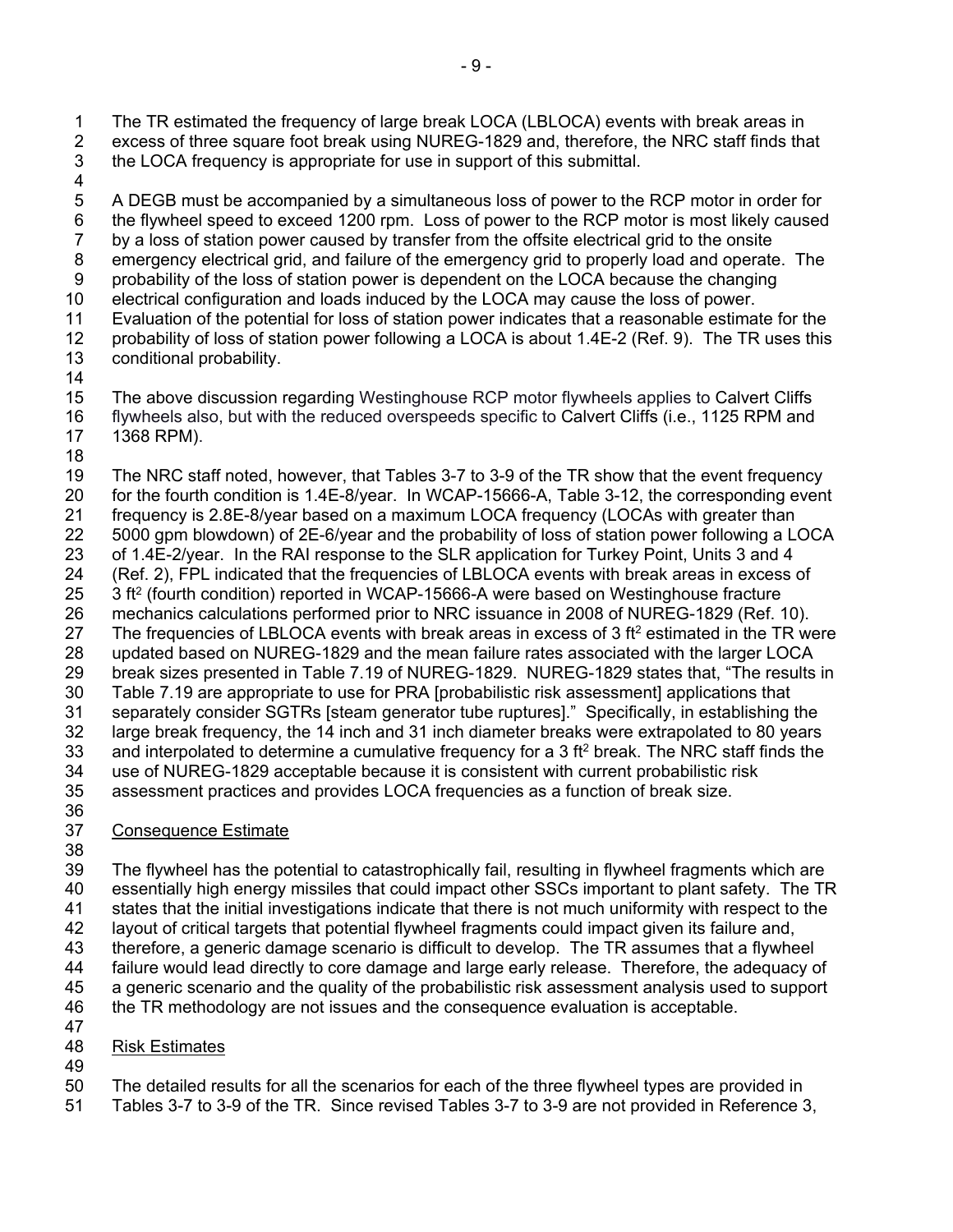- 1 the NRC staff used the revised PoF values in Reference 3 (reproduced in the above table) and
- 2 followed the same calculation procedures in Tables 3-7 to 3-9 of the TR to generate the final
- 3 CDFs for Groups 1 and 2 RCP flywheels in the following table to replace the outdated values in
- 4 Tables 3-7 to 3-9, where each CDF is the sum of the contributions from all four scenarios. It 5 should be noted, however, that the outdated CDFs for Calvert Cliffs RCP flywheels in
- 
- 6 Tables 3-7 to 3-9 are provided in the table for reasons to be explained below.
- 7 8
- Group 1 Group 2 Calvert Cliffs\* CDF and LERF with ISI after 10 years 2.125E-08 1.317E-08 1.54E-08/year CDF and LERF without ISI after 10 years 2.156E-08 1.430E-08 1.557E-8/year Increase in CDF and LERF for one flywheel 3.10E-10 1.13E-09 1.30E-10/year Increase in CDF and LERF for four flywheels 1.24E-09  $4.52E-09$  5.20E-10/year

9

10 \* CDF values for Calvert Cliffs are from Reference 1. CDF values for Groups 1 and 2 are based 11 on PoF values from Reference 3.

12

13 As can be seen in the table, the bounding estimated increase in risk is 4.52E-09/year for 14 Group 2 flywheels. This estimate is well below the very small change in LERF guideline of 15 1E-7/year in RG 1.174. The NRC staff noted that the revised CDF values for Groups 1 and 2 16 based on PoF values from Reference 3 are less than the corresponding values in Reference 1. 17 This indicated that if the revised PFM program in Reference 3 is used to generate the CDF 18 values for Calvert Cliffs, the CDF values will also be less than those in Reference 1, establishing 19 that the estimate for Calvert Cliffs is also well below the very small change in LERF guideline of 20 1E-7/year in RG 1.174.

21

#### 22 4.0 LIMITATIONS AND CONDITIONS 23

24 There is no limitation or condition for the Westinghouse RCP flywheels, considering that the 25 flywheel operating and material data used in the generic analyses have already been 26 examined twice and accepted during plant-specific applications using WCAP-14535A and 27 WCAP-15666-A. However, the flywheel operating and material data used in the generic 28 analyses for Calvert Cliffs in this TR are new and need to be confirmed by the licensee:

- 29
- 30 the normal operating speed for the RCP flywheels is 900 rpm
- 31 the design limiting speed for the RCP flywheels is 1125 rpm
- 32 the maximum overspeed following a design basis LOCA is 1368 rpm
- 33 it is appropriate to use 70 °F as the medium temperature for design limiting event 34 (Table 3-2) in the PFM analysis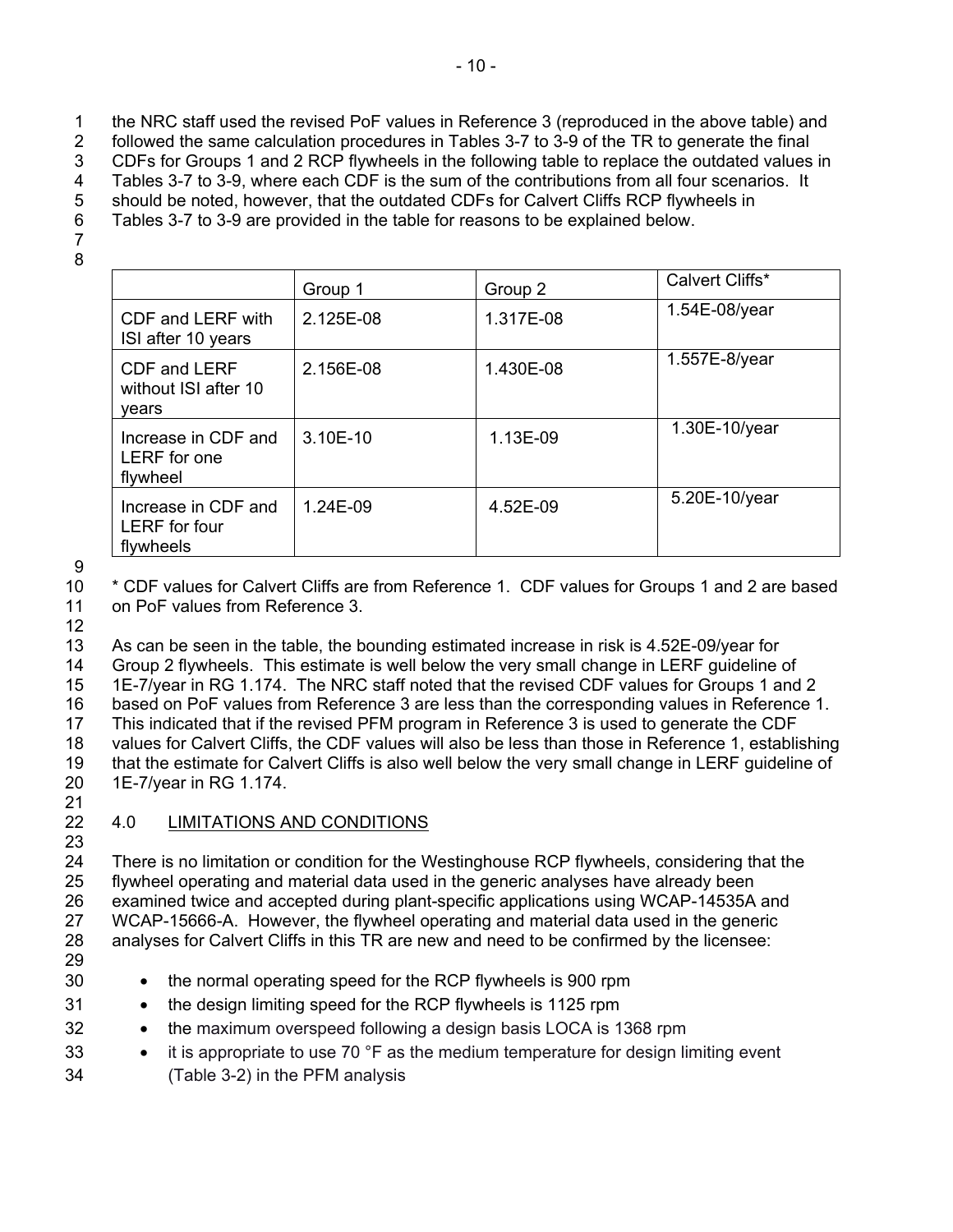1 The TR requires applicants of this TR to confirm that 6000 cycles for 80 years of operation is 2 applicable on a plant-specific basis. This confirmation shall be made in all SLR applications to 3 fulfill the TR requirement. Please note that TR requirements are not considered as SE 4 limitations and conditions. 5

- 6 5.0 CONCLUSIONS
- 8 The change in risk estimate includes numerous conservative assumptions including:
- 10 The use of the 1500 rpm for 1189 and 1200 rpm scenarios for Westinghouse RCP 11 flywheels and 1125 rpm for 900 rpm scenarios for Calvert Cliffs.
- 13 The use of the probability that a critical crack exists at the end of the 80 year life as the 14 probability that the crack would exist during each operating year.
- 16 The use of 100 start-ups and shutdowns per calendar year when simulating the FCG.
- 18 Maximizing the difference in number of ISIs between the base case and the proposed 19 case.
- 21 Characterizing the DEGB flow rate as 5000 gpm or higher.
- 23 The failure of the flywheel will cause core damage and a large early release event with a 24 probability of 1.

26 Considering all the conservative assumptions listed above, the NRC staff determined that the 27 increase in CDF and LERF values for three groups of flywheels provide a bounding estimate of 28 the change in risk associated with the continued adoption of the 20-year inspection interval from 29 the PEO to the SPEO. The bounding estimate is below the very small change in LERF 30 guidelines in RG 1.174, and the NRC staff finds that the increase in risk is small and is 31 consistent with the Commission's Safety Goal Policy Statement.

32

7

9

12

15

17

20

22

25

33 The TR also addresses the other key principles of risk-informed licensing actions described in 34 RG 1.174. There are no changes to the evaluation of design basis accidents and the margin of 35 safety is being maintained. Nondestructive examinations and inspections will continue to be 36 conducted every 20 years. Therefore, the NRC staff finds the requested change to be well-37 defined, consistent with defense-in-depth philosophy, contains adequate margin of safety, and 38 incorporates a performance measurement strategy to monitor the change. The NRC staff also 39 finds that the risk evaluation is consistent with the risk-informed methodology and guidelines 40 described in RG 1.174 and that the potential change in risk caused by the continued adoption of 41 the 20-year inspection interval from the PEO to the SPEO is small and acceptable. 42 43 The request is a change from the current RG 1.14, Revision 1 guidance. The NRC staff finds 44 that the regulatory positions in RG 1.14, Revision 1 concerning the three critical speeds are

45 satisfied, and that the TR evaluation indicating that critical crack sizes are not expected to be

46 attained during the 20-year inspection interval in the SPEO is reasonable and acceptable. The 47 potential for failure of the RCP flywheel is, and will continue to be, negligible during normal and

potential for failure of the RCP flywheel is, and will continue to be, negligible during normal and

48 accident conditions.

49